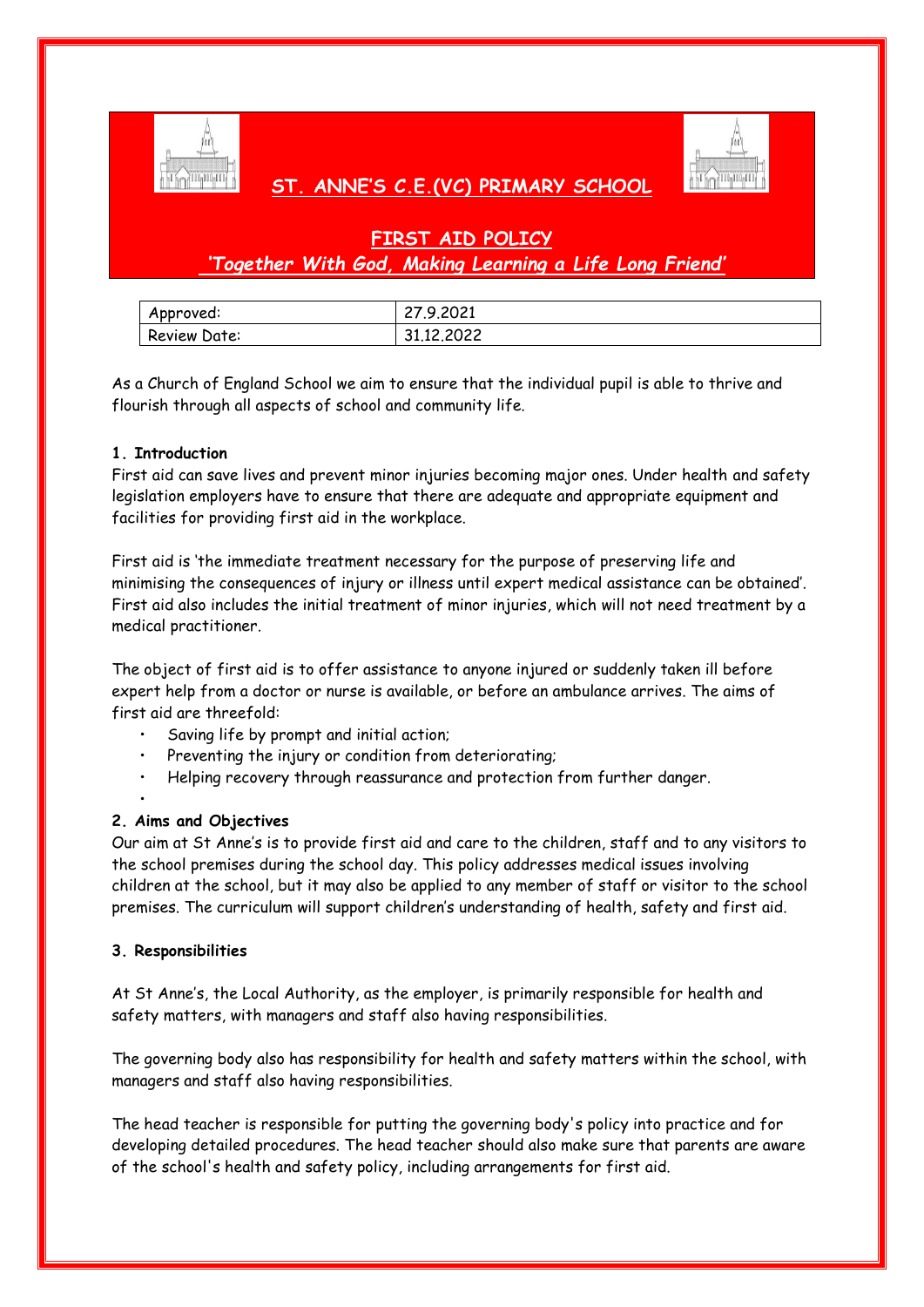Teachers' conditions of employment do not include giving first aid, although any member of staff may volunteer to undertake these tasks. Teachers and other staff in charge of pupils are expected to use their best endeavours at all times, particularly in emergencies, to secure the welfare of the pupils at the school in the same way that parents might be expected to act towards their children. In general, the consequences of taking no action are likely to be more serious than those of trying to assist in an emergency.

St Anne's arranges adequate and appropriate training and guidance for staff who volunteer to be first aiders/appointed persons. St Anne's ensures that there are enough trained staff to meet the statutory requirements and assessed needs, allowing for staff on annual/sick leave or off-site.

**A First Aider** (FAW) is someone who has undergone an approved training course in First Aid at Work (4 days/ 2 days refresher) and who holds a current First Aid at Work Certificate. Their role involves:

- undertaking first aid treatment in accordance with their training,
- summoning an ambulance or other external medical services,
- liaising with the premises manager to ensure first aid kits are fully stocked and refilled after use,
- keeping suitable records of all treatment administered.

### **Staff trained in First Aid:-**

•

- Mr A. Jones Level 2 First Aid Expires Feb 2024
- Miss A. Rosson Paediatric First Aid Expires March 2022
- Mrs A. Sproston Paediatric First Aid Expires March 2022
- Mrs J. Williams Paediatric First Aid Expires Nov 2023
- Mrs J. Bailey Forest Schools First Aid Expires Nov 2022
- Mrs A. Baker Paediatric First Aid Expires Nov 2023
- Mrs M. Allen Paediatric First Aid Expires April 2020 (Kids Club) Expires November 2023
- Miss J. Snape Paediatric First Aid Expires April 2020 (Lunchtime Supervisor) Expires November 2023
- Mrs E. James Paediatric First Aid Expires Nov 2022 (Kids Club)

First aid at work certificates are only valid for **three years.** We arrange refresher training and retesting of competence before certificates expire. If a certificate expires, the individual will have to undertake another full course of training to become a first aider. However, we arrange for first aiders to attend a refresher course up to three months before the expiry date of their certificate. The new certificate takes effect from the date of expiry. School keeps a record of first aiders and certification dates.

On the Safeguarding board in the entrance area, there is a list of First Aid trained staff.

St Anne's **Appointed Person** is Mr Anthony Jones. Duties include:-

- taking charge when someone is injured or becomes ill;
- looking after the first-aid equipment eg restocking the first-aid container;
- ensuring that an ambulance or other professional medical help is summoned when appropriate.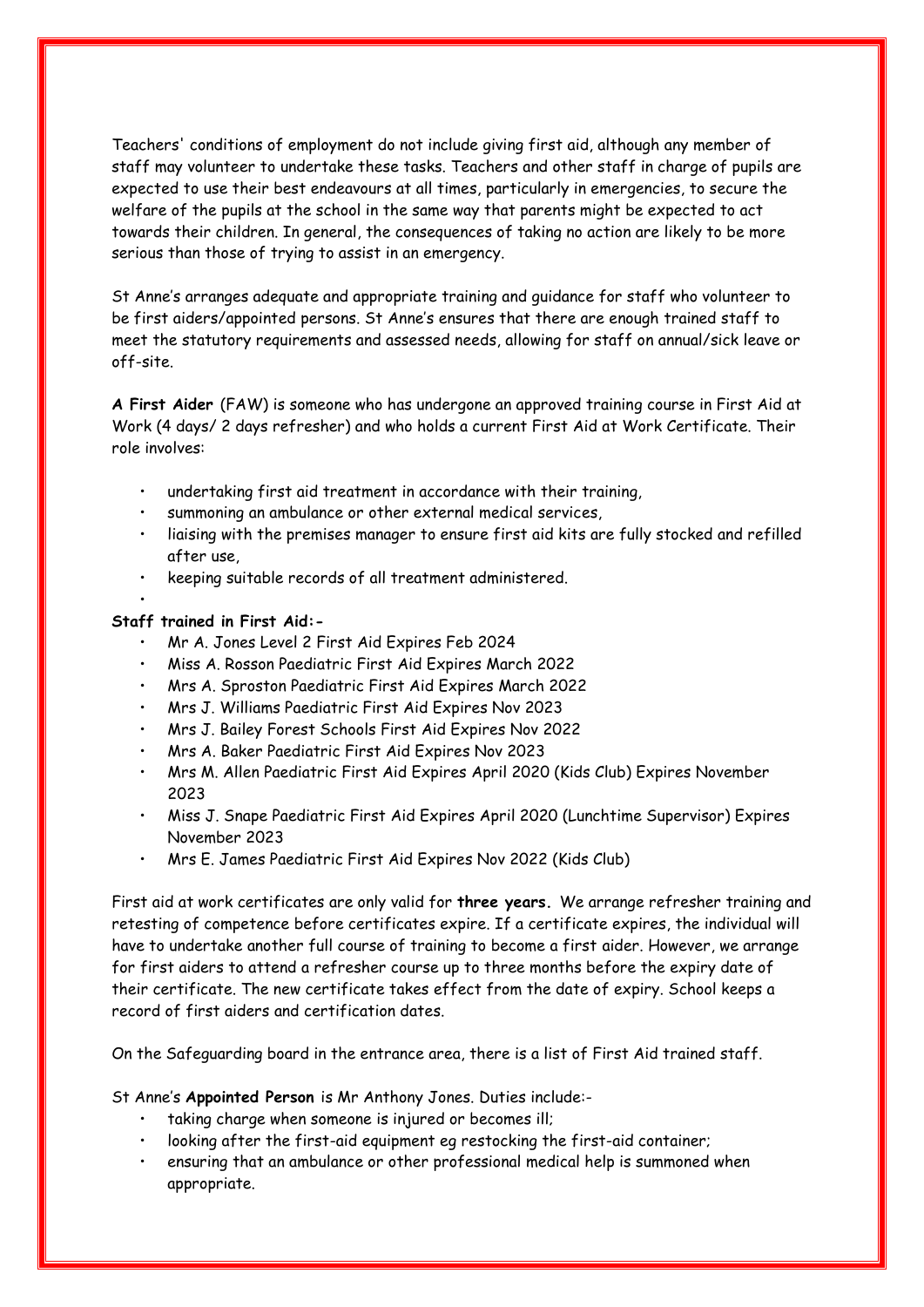At St Anne's, we believe it is good practice to ensure that as many staff as possible have emergency first aid at work training. These courses do not require HSE approval. They normally last four hours and cover the following topics:

- what to do in an emergency;
- **0**cardiopulmonary resuscitation;
- first aid for the unconscious casualty;
- first aid for the wounded or bleeding.

See **Appendix 1** for training requirements.

#### **Early Years**

•

The Statutory Framework for the Early Years Foundation Stage requires that at least one person who has a current Paediatric First Aid Certificate must be on the premises at all times when children are present. In addition, there must be at least one person on outings who has a current paediatric first aid certificate. It is important to ensure that first aid provision is adequate and appropriate during all working hours, so planned annual leave, maternity leave of Paediatric First Aiders and Appointed Persons must be covered. Managers should consider what cover is needed for unplanned and exceptional absences such as sick leave or special leave due to bereavement. In these circumstances it is appropriate that the services of a person who holds a current First Aid at Work Certificate be used to provide cover.

#### **4. The Arrangements for Applying the Policy**

#### **4.1 First Aid Provision**

St Anne's ensures adequate and appropriate provision of first aid equipment, facilities and appropriately trained staff to enable first aid to be administered to pupils, staff and visitors. The governing body and/or head teacher regularly review the school's first-aid needs (at least annually), and particularly after any changes, to ensure the provision is adequate. The Assessment of First Aid Provision (**Appendix 2**) lists the main factors to be considered when undertaking an assessment of the establishment's first aid needs.

Where an establishment's assessment identifies a comparatively low risk to health and safety, managers may only need to provide a clearly identified and suitably stocked first aid box and an appointed person to look after first aid arrangements and take charge in emergencies. An appointed person must be on-site at all times when there are personnel on-site.

However, where the work involves particular risks, for example work with hazardous substances or with dangerous tools or machinery, first aid needs will be greater and managers may need to increase the number of first aiders so that someone is always available to give first aid immediately following an incident.

St Anne's generally falls into the lower risk category, but some areas of activity may fall into the medium risk category. We base our provision on the results of our risk assessment. If there are parts of the school where different levels of risk can be identified, we consider the need to make different levels of provision in different areas/departments. When considering how many first-aid personnel are required, the governing body/head teacher also considers: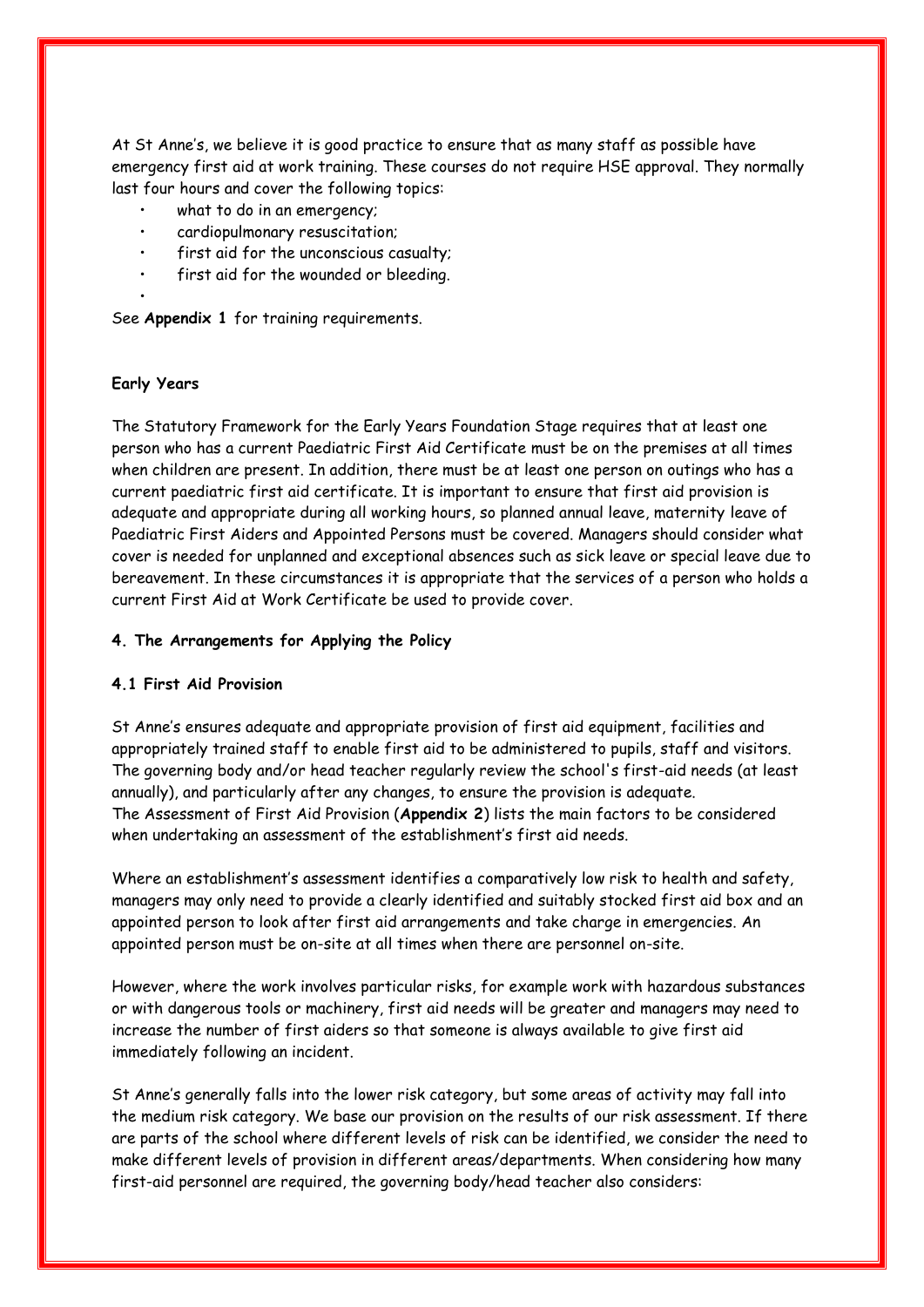- adequate provision for lunchtimes and breaks. It is good practice to encourage lunchtime supervisors to have first-aid training;
- adequate provision for leave and in case of absences;
- first-aid provision for off-site activities ie school trips. If a first-aider accompanies pupils off-site, will there be adequate first-aid provision in the school?
- adequate provision for practical departments, such as science, technology, home economics, physical education;
- adequate provision for out of hours activities eg sports activities, clubs;
- any agreements with contractors (eg school meals) on joint provision for first aid for their employees;
- adequate provision for trainees working on site. They have the same status as staff for the purposes of health and safety legislation.

At St Anne's, we ensure that first aid provision is adequate and appropriate during all working hours, so planned annual leave, maternity leave of first aiders and appointed persons are covered. If first-aiders are absent, an appointed person is available. Managers consider what cover is needed for unplanned and exceptional absences such as sick leave or special leave due to bereavement.

### **4.2 First-Aid Materials and Equipment**

•

Once the assessment of first aid provision has been undertaken, the necessary materials, equipment and facilities are provided and maintained in accordance with the determined need. This involves ensuring that first-aid equipment is suitably marked, easily accessible and available in all places identified by the assessment.

Each building has at least one first aid box supplied with a sufficient quantity of first-aid materials suitable for the particular circumstances, and a body spills kit. Large sites will require more than one first-aid box, and suitable quantities of body spills kits. All first aid boxes are identified by a white cross on a green background.

Location of First Aid stock and equipment: -

#### Photocopying Room

The Appointed Persons regularly inspects the contents of first-aid containers and the contents are restocked as soon as possible after use. Sufficient supplies are held in a back-up stock on site. Care is taken to discard items safely after the expiry date has passed. Although there is no mandatory list of items from HSE, all the First Aid boxes within school contain the following: -

- Disposable gloves
- Hypo-allergenic plasters (assorted sizes)
- Medi wipes
- Individually wrapped sterile unmedicated wound dressings.
- Triangular bandage
- Small bandage roll
- Large bandage roll
- Resuscitation aid (There is a defibrillator on the Village Hall car-park)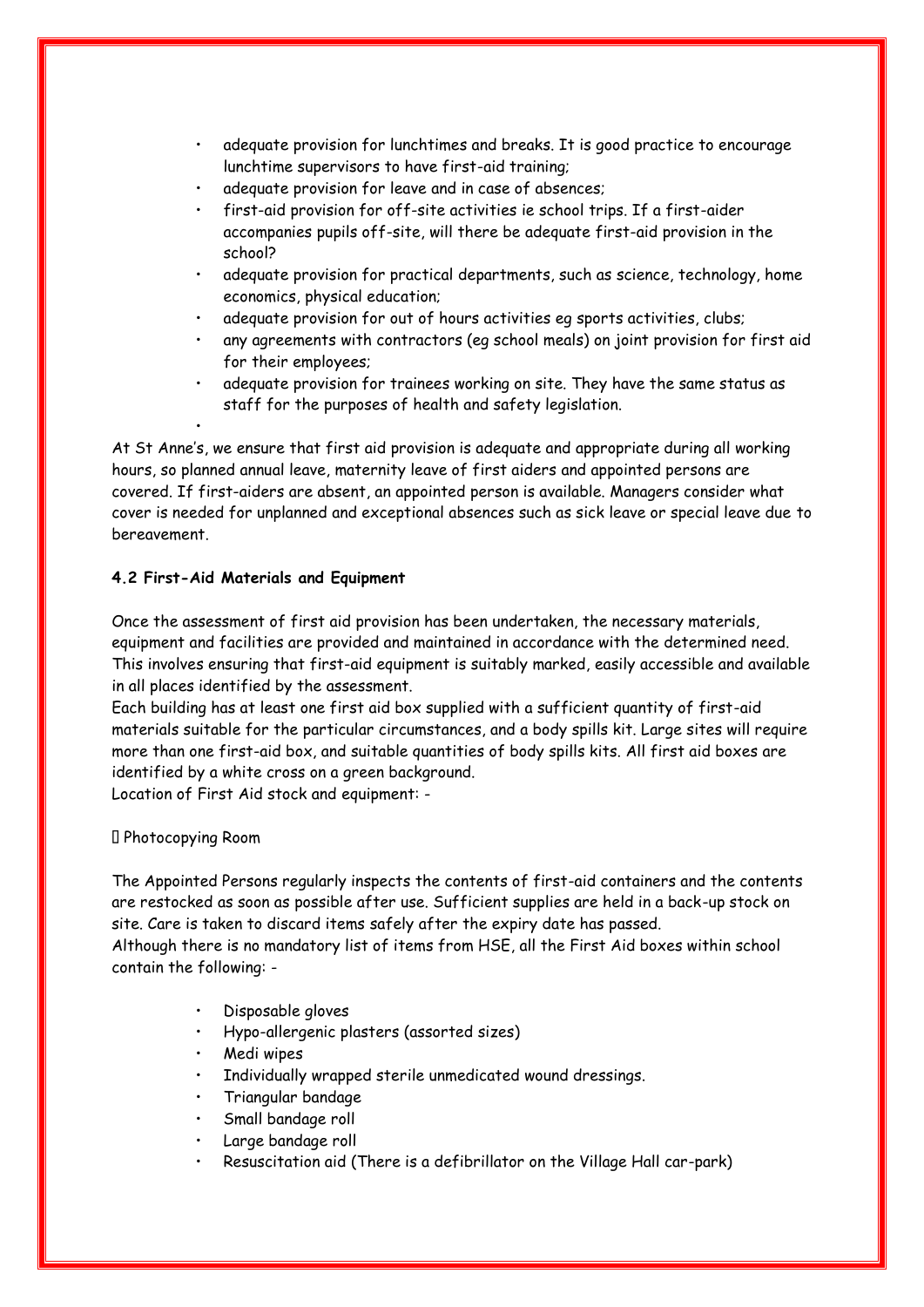#### **4.3 First Aid Arrangements**

The headteacher and Appointed Person are responsible for undertaking first aid assessments, ensuring adequate first aid arrangement. These include ensuring that: -

- there are sufficient numbers of first aid trained personnel to meet the need identified in the assessment throughout the times that the premises are in use;
- there is adequate provision of first aid equipment which is stored in suitable containers;
- sufficient notices are displayed at appropriate places indicating the location of first aid equipment and trained first aiders so that assistance can be quickly summoned. These should be reviewed and amended regularly. An example of a suitable first aid notice that is coloured green/white is attached as (**Appendix 3**)
- adequate access to a telephone is always available to call emergency services when required;
- managers inform employees of the local first aid arrangements at induction and whenever changes are made;
- staff are made aware of the location of first aid equipment/facilities and personnel;
- visitors and contractors are provided with information regarding first aid procedures and how to access first aid provision prior to commencing work, if this will be available to them whilst working on-site;
- records are maintained of: -
- checking of first aid boxes;
- all first aid administered- recorded in the schools 'Accident books'
- Accident Investigation Report Forms HSF40

School keeps a record of any first aid treatment given by first aiders and appointed persons. This includes:

- the date, time and place of incident;
- the name (and class) of the injured or ill person;
- details of the injury/illness and what first aid was given;
- what happened to the person immediately afterwards (for example went home, resumed normal duties, went back to class, went to hospital);
- **0**name and signature of the first aider or person dealing with the incident.

Employers with 10 or more employees must keep readily accessible accident records, either in written or electronic form. These records must be kept for **a minimum of 3 years.** All staff are responsible for assessing the first aid requirements for off-site activities where there may be an increased risk of injury.

#### **4.4 Assessment of First Aid Requirements**

A first aid assessment is completed at least annually. The assessment procedure is as follows:

- The Appointed Person shall make a formal assessment of first aid requirements. The Assessment of First Aid Provision Form (HSF 16) shall be used to record the assessment.
- The Appointed Person shall keep the completed assessment readily available.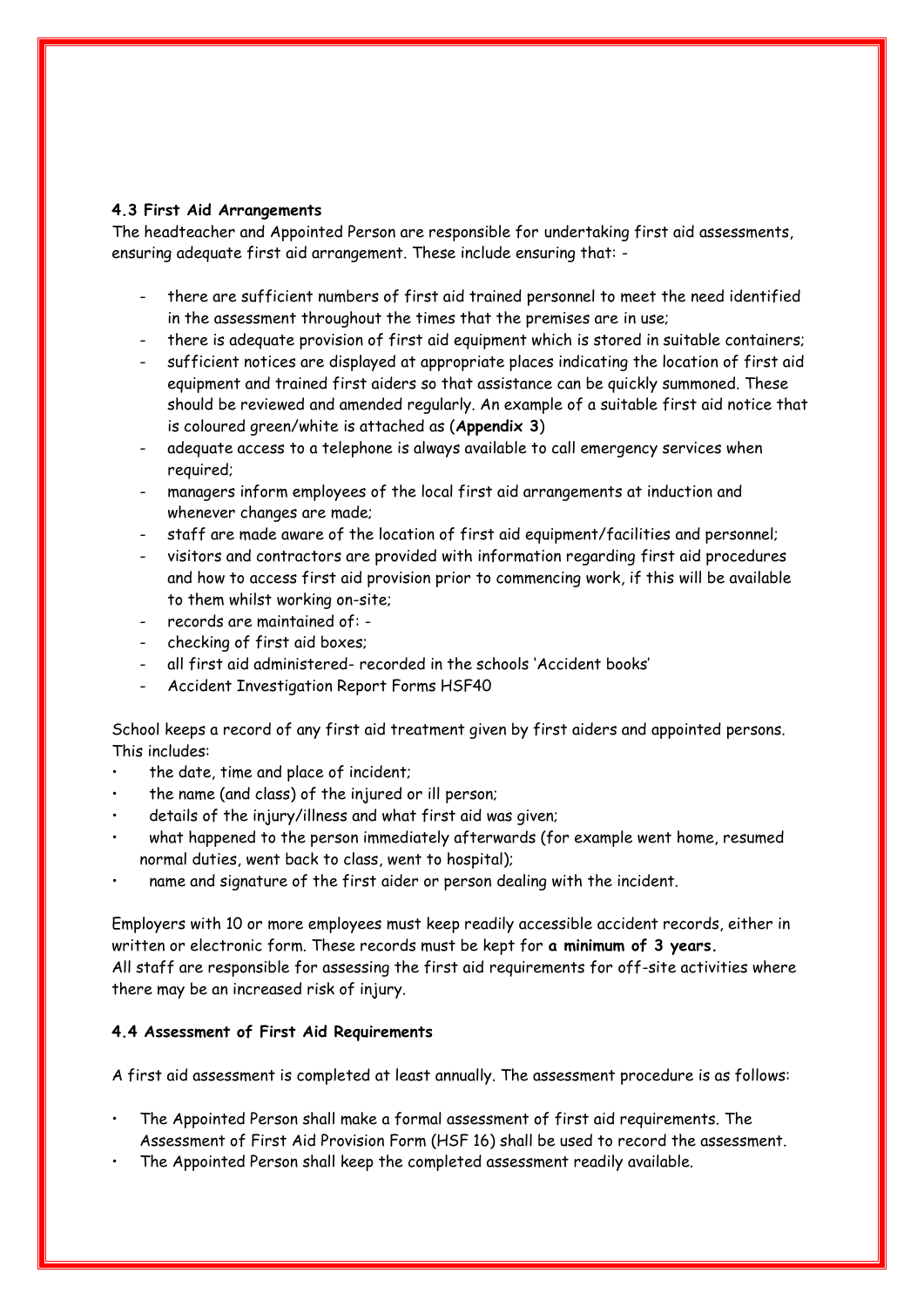- The Appointed Person will monitor the adequacy of first aid provision and revise as necessary.
- The Headteacher and Appointed Person shall review the assessment annually, in the light of any significant changes or if there is reason to suspect that it is no longer valid.
- Where activities are arranged in the community, staff undertake an assessment to determine whether first aid equipment should be provided. E.g. plasters or travel first aid kit.

# **4.5 Liability**

The County's insurers have confirmed that our employer's liability insurance policy will provide indemnity for staff acting as first aiders or emergency aiders as defined above. First Aiders and Emergency First Aiders must ensure that any treatment they give is administered in accordance with the training they have received. Whether or not employees receive payment for acting as first aiders is irrelevant in this respect and has no effect on the provision of insurance cover. So long as treatment is administered with good intent and in accordance with current good practice, the County Council and its insurers will support the actions of its employees in the event of a legal case relating to first aid treatment.

# **4.6. Payment of First Aiders**

Payment may be made to the Appointed Person, recognised as being necessary to meet the minimum requirements identified by the assessment of first aid needs at school is paid monthly.

### **4.7 Infection Control**

To minimise risk of infection whilst administering first aid (for example, from hepatitis B and HIV), first-aid personnel must cover all exposed cuts/abrasions on their own bodies with a waterproof dressing before administering treatment. They must also wash their hands before and after applying dressings. If the casualty is bleeding from the mouth the blood must be wiped away using a clean cloth or handkerchief.

Although mouthpieces are available for administering mouth-to-mouth resuscitation, they should only be used by trained personnel as incorrect use may cause bleeding.

Disposable nitrile/vinyl gloves and aprons must be worn whenever blood, or other body fluids are handled, and disposable materials, such as paper towels and sanitising powder, must be used to mop up any substances. All disposable items must be disposed of in plastic bags in line with the Infection Control Policy. Contaminated work areas must be suitably disinfected and soiled clothing should be washed on a hot cycle or advice given to this effect if washing sent home. If contact is made with any other person's body fluids the area should be washed immediately and medical advice sought.

Further advice on infection control is available in the HR 53 Infection Control Policy and Strategic Health and Safety Service.

#### **4.8 Forest Schools**

Forest school will follow the procedure laid out in this policy with the following additions. Forest school leader will hold a valid forest school first aid certificate.

During Forest school sessions a fully stocked first aid kit and burns kit will be available. This will be fully checked and kept stocked by the forest school leader.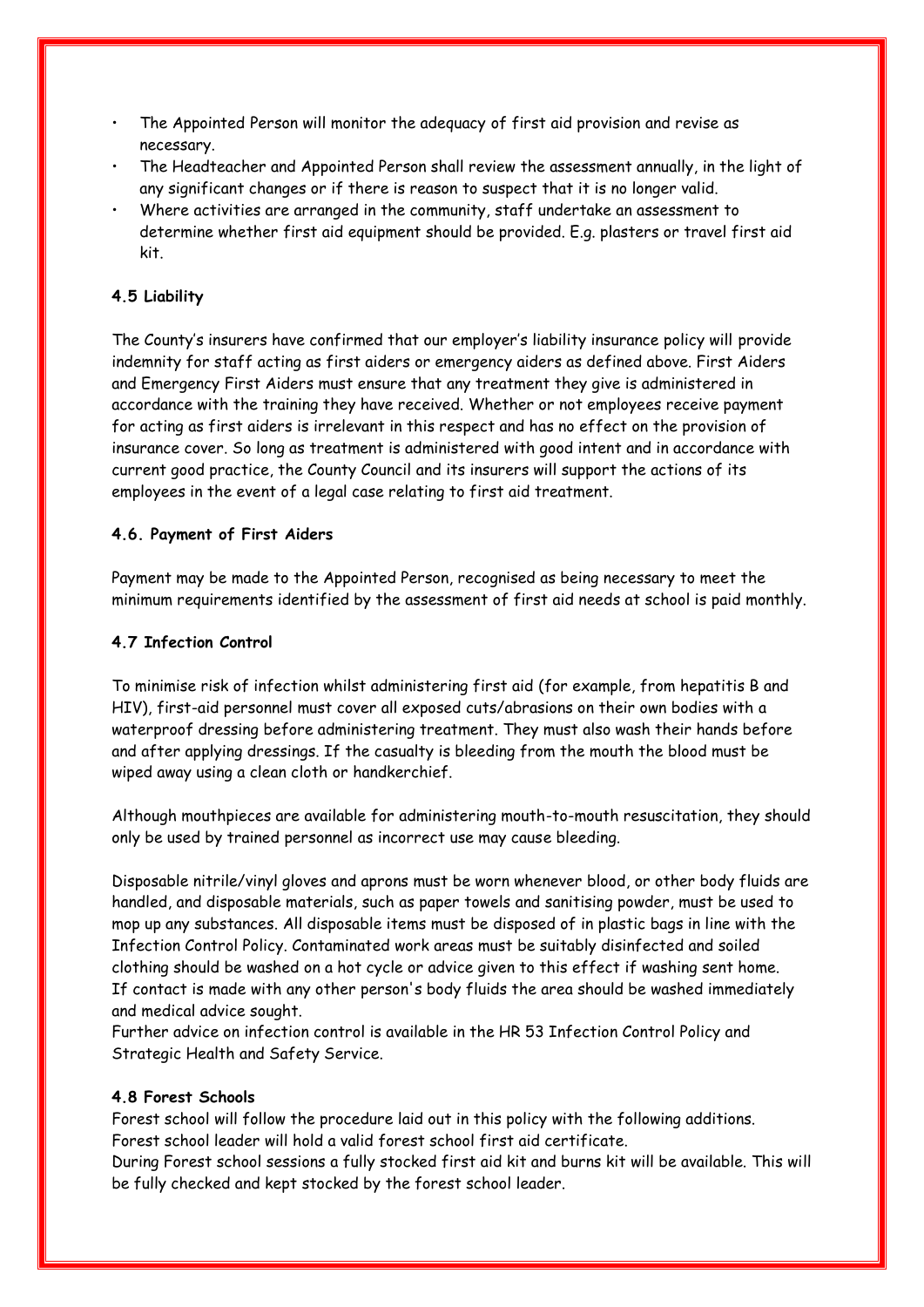#### **5. Legislative Framework**

- a. The Health and Safety at Work Act
- b. The Management of Health and Safety at Work Regulations
- c. The Health and Safety (First Aid) Regulations
- d. HSE Approved Code of Practice & Guidance L74 First Aid at Work

### **6. Further Advice and Information**

Further background information on this topic is available on the following Website: www.hse.gov.uk

### **7. Appendices**

- Appendix 1 Training requirements
- Appendix 2 Assessment of First Aid Provision HSF 16
- Appendix 3 Example First Aid Sign
- Appendix 4 Training requirements flow diagram

Appendix 5 - How to access first aid training

# Appendix 1

| Course               | <b>Intended</b><br>For | Duratio<br>n of | Refresher<br>training | <b>When</b><br>revalidation is | <b>Revalidation</b><br><b>Training</b> |
|----------------------|------------------------|-----------------|-----------------------|--------------------------------|----------------------------------------|
|                      |                        | Course          |                       | required                       |                                        |
| <b>HSE Approved</b>  | First                  | 3 days          | Annual basic skills   | <b>Before</b>                  | 2 day                                  |
| First Aid at Work    | Aiders                 |                 | update 3 hours        | certificate                    | revalidation                           |
| Certificate          |                        | (From           | *Strongly             | expires (3                     |                                        |
| (FAW)                |                        | Octobe          | recommended           | years from                     |                                        |
|                      |                        | r 2009)         | from October          | date of                        |                                        |
|                      |                        |                 | 2009                  | certificate)                   |                                        |
| <b>HSE Approved</b>  | Emergency              | 1 day           | Annual basic skills   | Before                         | Repeat of                              |
| <b>Emergency Aid</b> | First                  |                 | update 3 hours        | certificate                    | original 1 day                         |
| Certificate          | Aiders and             |                 | *Strongly             | expires (3                     | course.                                |
| (EFAW)               | Appointed              |                 | recommended           | years from                     |                                        |
|                      | Persons if             |                 | from October          | date of                        |                                        |
|                      | deemed                 |                 | 2009                  | certificate)                   |                                        |
|                      | necessary              |                 |                       |                                |                                        |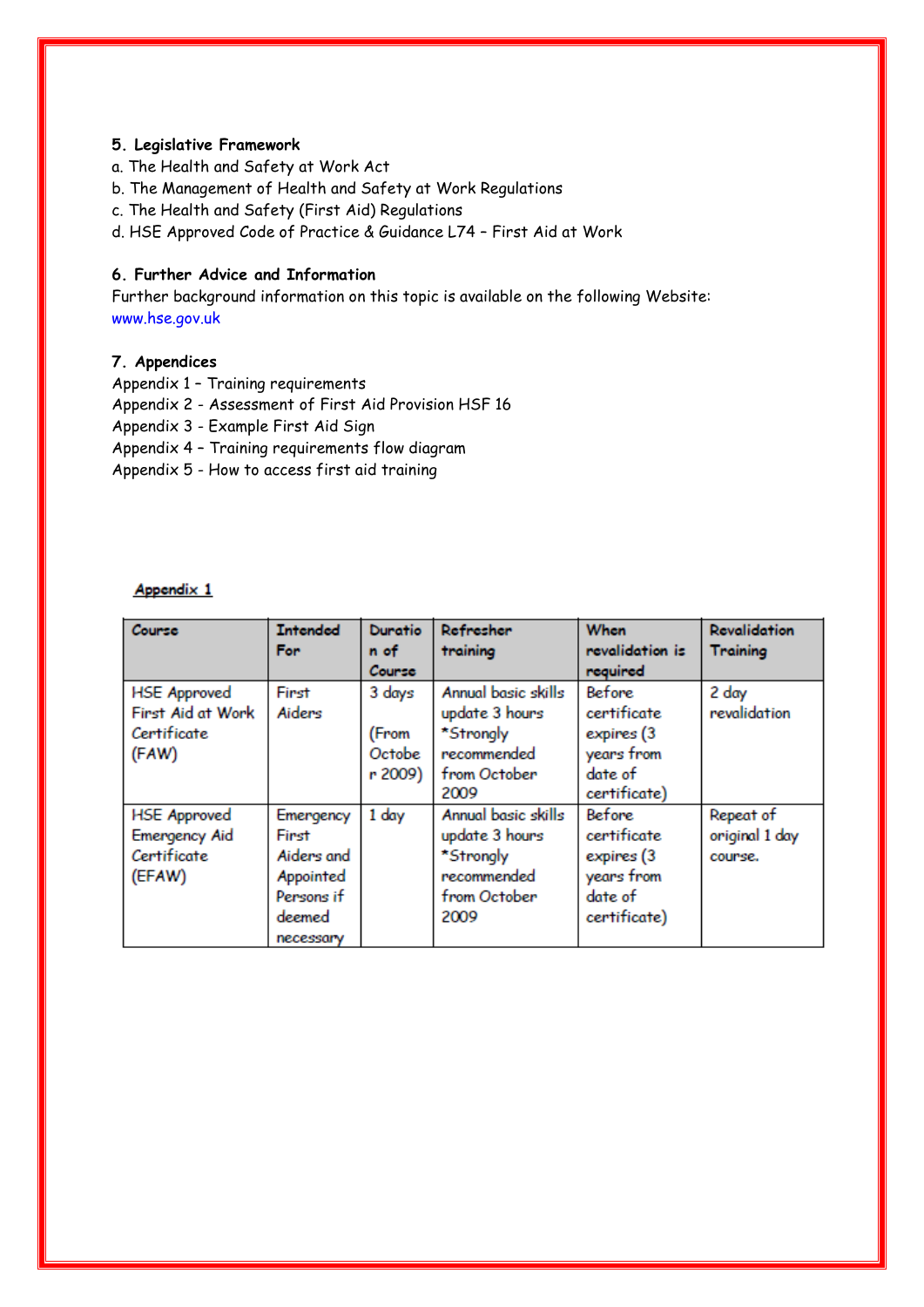# Appendix 2

**Establishment/Location: St Anne's CE Primary School** 

**Name of Assessor(s)**: **.…Mr E. Hobson and Mrs D. Rosson**

### **Assessment of First Aid Factors**

In order to assess the first aid requirements, you should identify whether any of the following factors apply to the workplace or employees by ticking Yes or No in all cases: -

# **Table 1**

| <b>Assessment Factor</b>                                                                                                                             | <b>Apply?</b> |           | <b>Impact on First Aid Provision</b>                                                                                                                                                                                         |  |
|------------------------------------------------------------------------------------------------------------------------------------------------------|---------------|-----------|------------------------------------------------------------------------------------------------------------------------------------------------------------------------------------------------------------------------------|--|
|                                                                                                                                                      | <b>Yes</b>    | <b>No</b> |                                                                                                                                                                                                                              |  |
| 1. Have your risk assessments<br>identified significant risks of<br>injury and/or ill health?                                                        | <b>YES</b>    |           | If the risks are significant you may need to<br>employ first aiders.                                                                                                                                                         |  |
| 2. Are there any specific risks<br>such as working with hazardous<br>substances, dangerous tools or<br>machinery, and dangerous<br>loads or animals? |               | <b>NO</b> | You will need to consider:<br>- specific training for first aiders<br>- extra first-aid equipment<br>- precise siting of first-aid equipment                                                                                 |  |
| 3. Are there parts of the<br>establishment with different<br>levels of risk?                                                                         | <b>YES</b>    |           | <b>Early Years</b><br><b>Kids Club</b>                                                                                                                                                                                       |  |
| 4. Have you had any accidents<br>or cases of ill-health in the past<br>12 months?                                                                    | <b>YES</b>    |           | You will need to check your record of<br>accidents and cases of ill health - type and<br>where they happened.<br>You may need to:<br>- locate your provision in certain areas<br>- review the contents of the first aid box. |  |
| 5. Are there inexperienced<br>workers on site, or employees<br>with disabilities or special health<br>problems?                                      | <b>YES</b>    |           | You will need to consider:<br>- special equipment<br>- local siting of equipment.                                                                                                                                            |  |
| 6. Are the premises spread out,<br>e.g. are there several buildings<br>on the site or multi-floor<br>buildings?                                      |               | <b>NO</b> | You will need to consider provision in each<br>building or on several floors.                                                                                                                                                |  |
| 7. Is there shift work or out-of-<br>hours working?                                                                                                  |               | <b>NO</b> | Remember that there needs to be first aid<br>provision at all times that people are at work.                                                                                                                                 |  |
| 8. Is your workplace remote<br>from emergency medical<br>services?                                                                                   |               | <b>NO</b> | You will need to:<br>inform local medical services of your<br>location<br>consider special arrangements with<br>the emergency services.                                                                                      |  |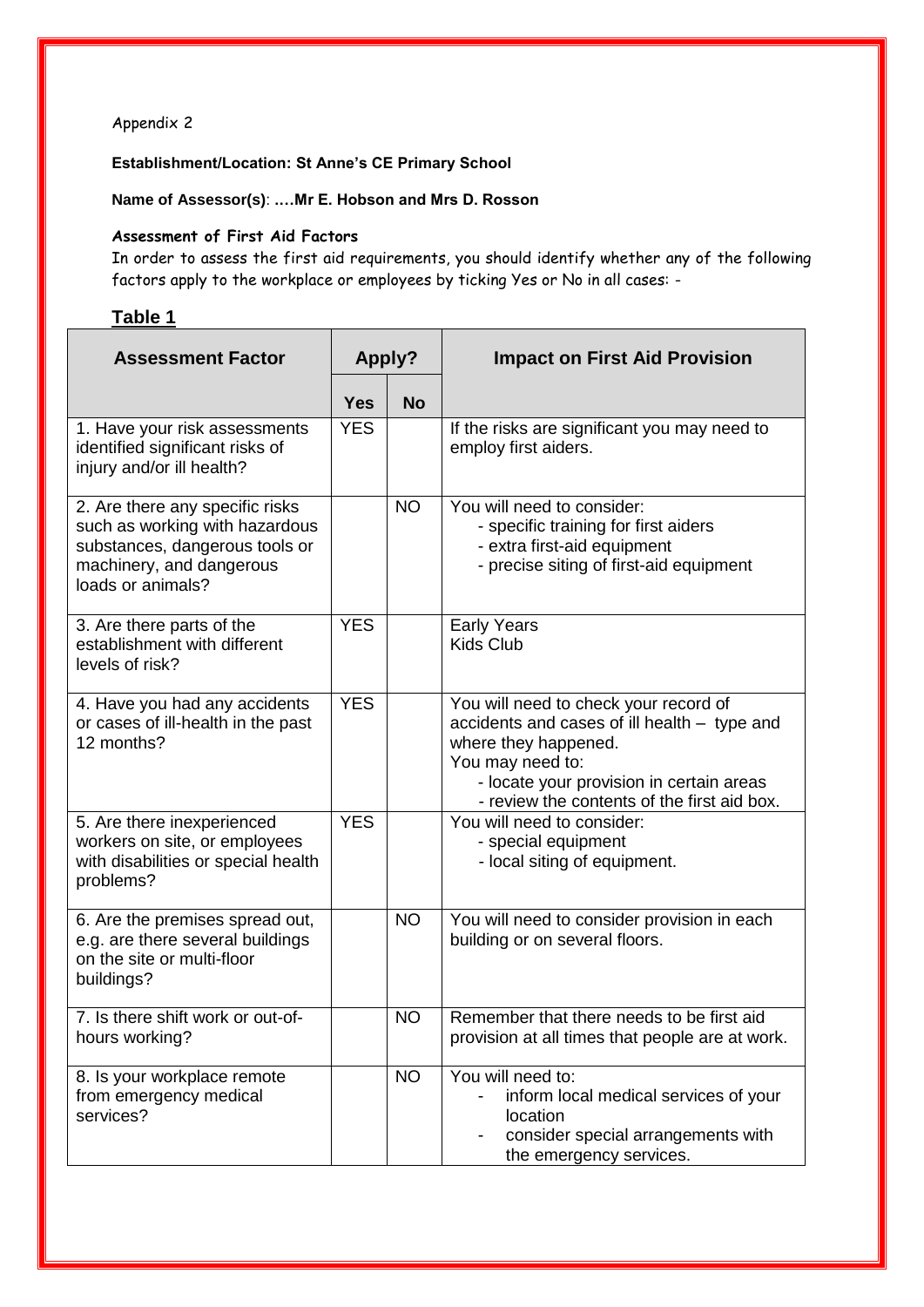| 9. Do you have employees who<br>travel a lot or work alone?                                                              |              | <b>NO</b> | You will need to consider:<br>- issuing personal first aid kits and<br>training staff in their use.                                                                                                       |
|--------------------------------------------------------------------------------------------------------------------------|--------------|-----------|-----------------------------------------------------------------------------------------------------------------------------------------------------------------------------------------------------------|
| 10. Do any of your employees<br>work at sites occupied by other<br>employers or is your site used<br>by other occupiers? | <b>YES</b>   |           | Lettings                                                                                                                                                                                                  |
| 11. Do you have any work<br>experience or other trainees?                                                                | <b>YES</b>   |           | Your first aid provision must cover them.                                                                                                                                                                 |
| 12. Do members of the public<br>visit your premises?                                                                     | <b>YES</b>   |           | There is no legal responsibility for non-<br>employees however you are strongly<br>recommended to consider them i.e. schools<br>would consider and include their pupils and<br>libraries their customers. |
| 13. How many people are<br>employed on site:<br>less than 25?<br>25 to 49?<br>more than 50?                              | $25 -$<br>49 |           | 25-49                                                                                                                                                                                                     |
| 14 Is a first aid room required?                                                                                         |              | <b>NO</b> |                                                                                                                                                                                                           |

The following table offers suggestions on how many first aiders or appointed persons might be needed in relation to levels of risk and number of employees on site. Increased provision will be necessary to cover for absences. The table does not take into consideration any non-employees who may be affected so an allowance will need to be made in such circumstances.

# **Table 2**

|                                                      | <b>Type of Workplace</b>                                                                     | <b>Numbers of First Aid Personnel Required</b>                                                                                                                                                     |  |
|------------------------------------------------------|----------------------------------------------------------------------------------------------|----------------------------------------------------------------------------------------------------------------------------------------------------------------------------------------------------|--|
| Lower<br><b>Risk</b>                                 | Shops, offices, libraries, schools<br>and similar workplaces                                 | Fewer than 25 employed at any location:<br>at least one appointed person. (It may be appropriate to<br>provide an EFAW trained first aider if large numbers of the<br>public visit the workplace.) |  |
|                                                      |                                                                                              | 25-50 employed: at least one EFAW trained first aider.<br><b>More than 50:</b> A least 1 FAW trained first aider for every                                                                         |  |
|                                                      |                                                                                              | 100 employed (or part thereof).                                                                                                                                                                    |  |
| <b>Higher</b><br><b>Risk</b>                         | Light engineering and assembly<br>work, food processing,                                     | Fewer than 5: at least one appointed person.                                                                                                                                                       |  |
|                                                      | warehousing extensive work<br>with dangerous machinery or<br>sharp instruments construction, | 5-50: At least one EFAW or FAW trained first aider<br>depending on the type of injuries that may occur.                                                                                            |  |
|                                                      | chemical manufacture, work<br>involving special hazards* such                                | More than 50 employed At least one first-aider trained in<br>FAW for every 50 employed (or part thereof)                                                                                           |  |
|                                                      | as hydrofluoric acid or confined<br>spaces.                                                  | *Additional training may be needed to deal with injuries<br>resulting from special hazards.                                                                                                        |  |
| The minimum first aid provision on any work site is: |                                                                                              |                                                                                                                                                                                                    |  |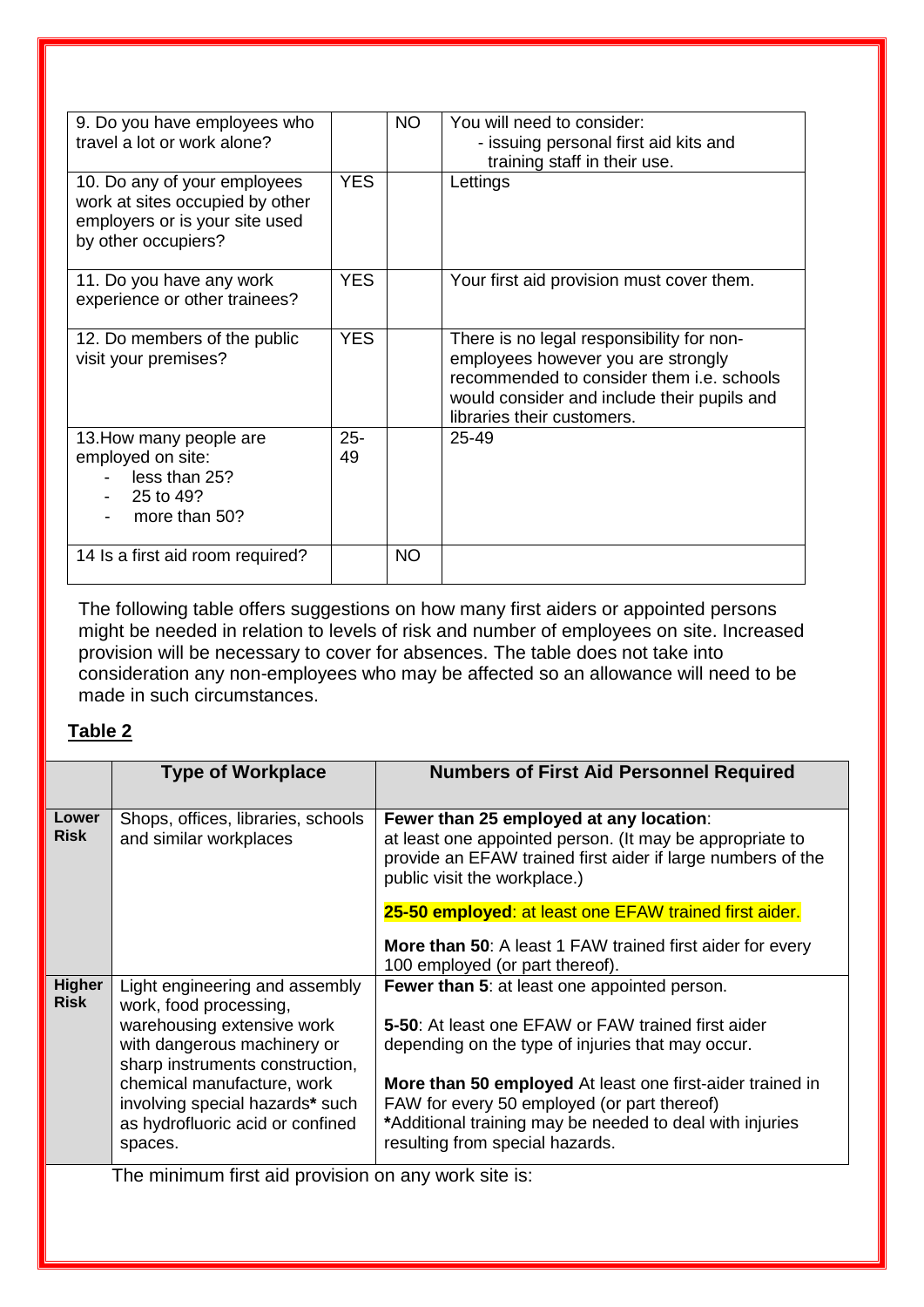- a suitably stocked first aid box
- a person appointed to take charge of first aid arrangements,
- information for all employees about what they need to do in an emergency.

# **Assessment of First Aid Requirements**

Having regard to the factors identified in table 1 and advice contained in table 2 above, the following first aid equipment/facilities/personnel are required to be provided (includes sufficient personnel necessary to cover for absences).

|                                                          | Required $\checkmark$ | <b>Number</b>                       |
|----------------------------------------------------------|-----------------------|-------------------------------------|
| Appointed person                                         | <b>YES</b>            | 1                                   |
| First-aider with Emergency First Aid at Work certificate | <b>YES</b>            | 1                                   |
| First-aider with First Aid at Work certificate           | <b>YES</b>            | 1                                   |
| First-aider with additional training (specify):          | <b>YES</b>            | 9                                   |
| Paediatric                                               |                       |                                     |
|                                                          |                       |                                     |
| First-aid boxes                                          | <b>YES</b>            | 10                                  |
| First-aid room                                           | <b>NO</b>             |                                     |
| Additional equipment e.g. eye wash, foil blanket         | <b>YES</b>            | Eye wash 25,                        |
| (specify):                                               |                       | Foil blanket 27<br>Fleece blanket 4 |
|                                                          |                       | Sutures 10 x 5                      |
|                                                          |                       | Finger buddies 10                   |
| <b>Travelling First Aid Kits</b>                         | YES                   | 1                                   |

Have arrangements been made to appoint/train the necessary appointed persons/first aid personnel and for the required amount of first aid equipment to be supplied? **Yes**

# **Informing Employees**

Have arrangements been made to inform employees of the first aid arrangements (ideally at their induction) and notices posted to inform staff who and where the first aid personnel or appointed persons are and where the first aid box is? **Yes**

**Signature of Assessor(s): …EJ Hobson**

**Date: 24.2.2021 Review Date…Spring 2022**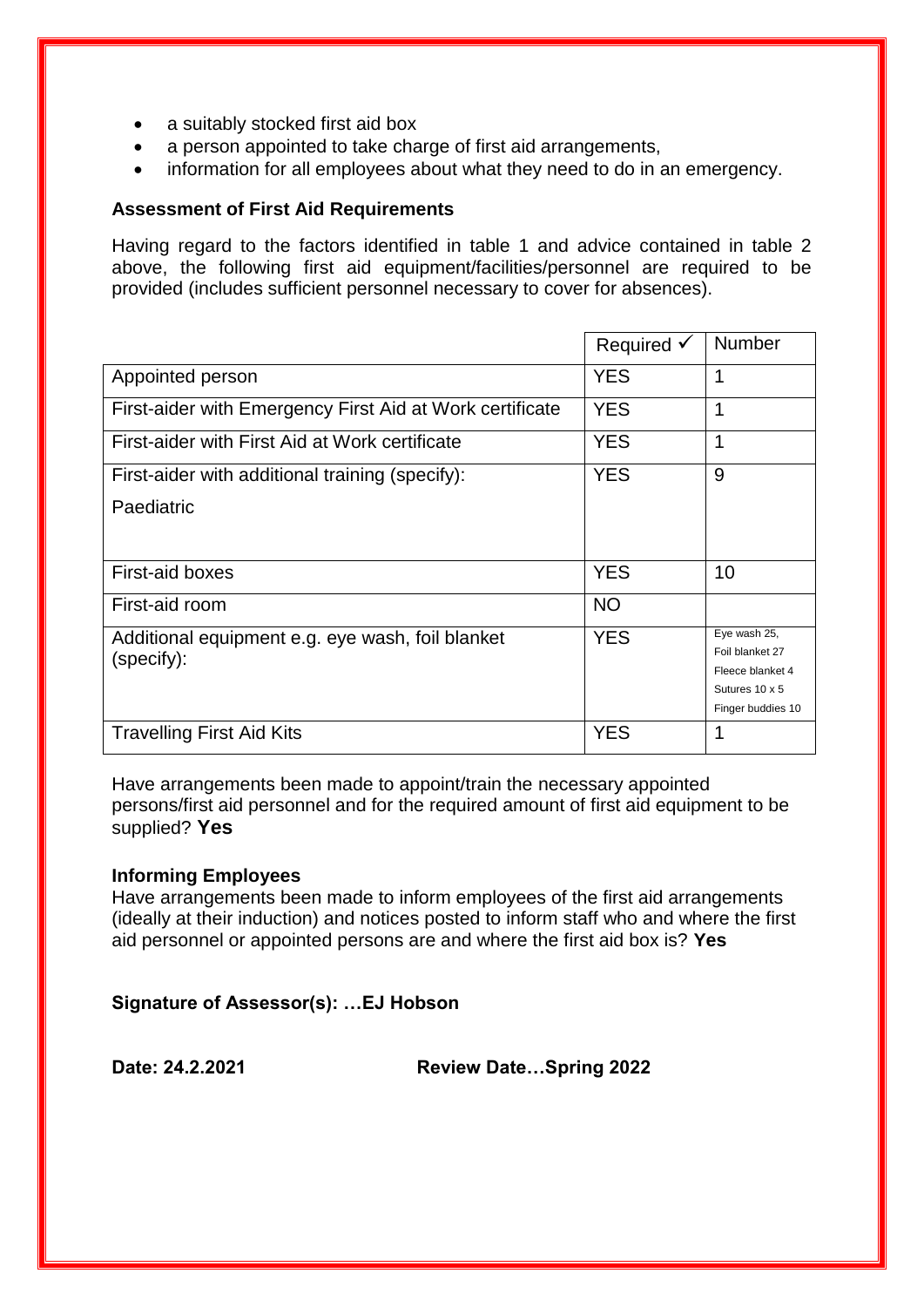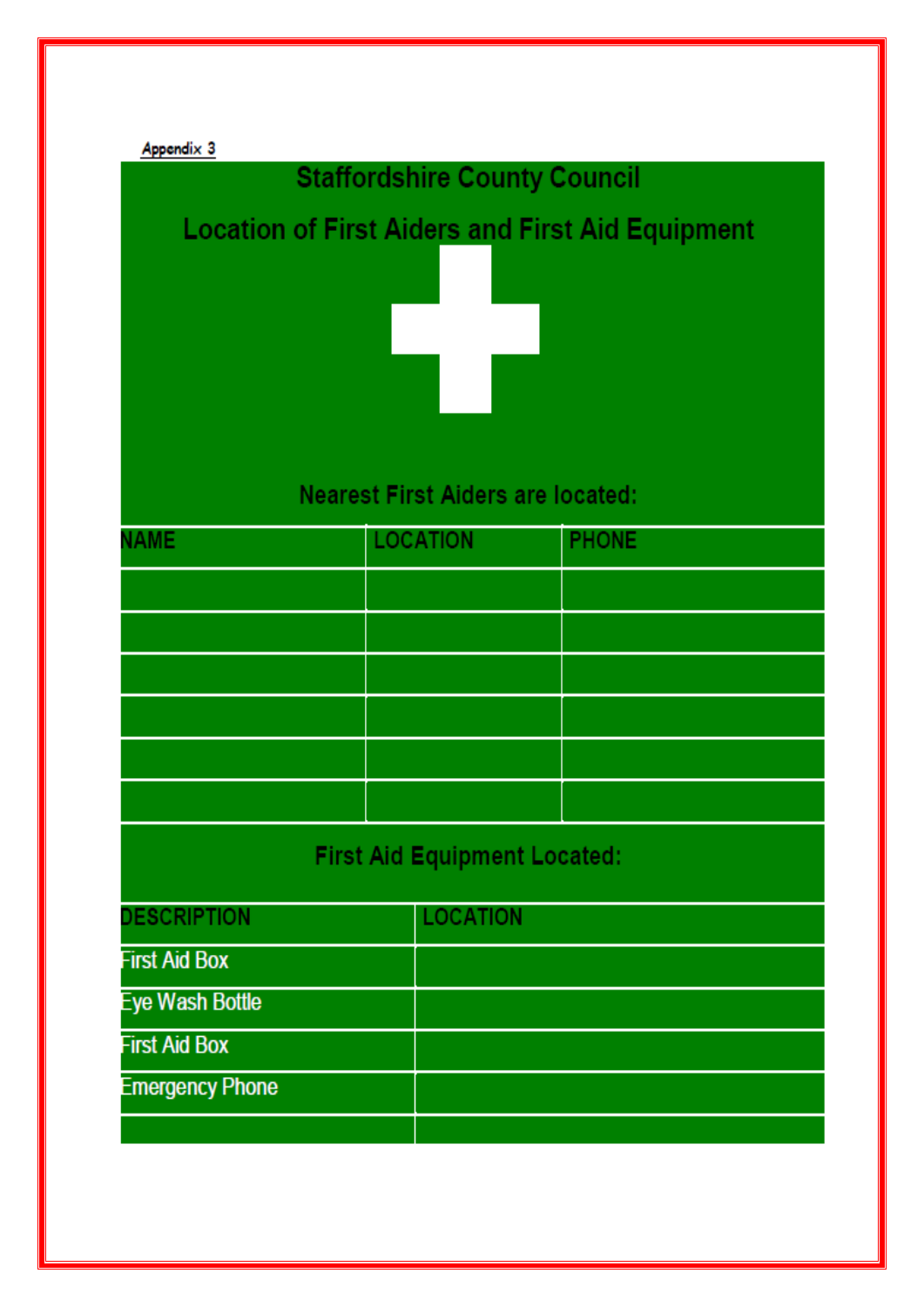Appendix 4

#### Training Requirements for First Aid Personnel

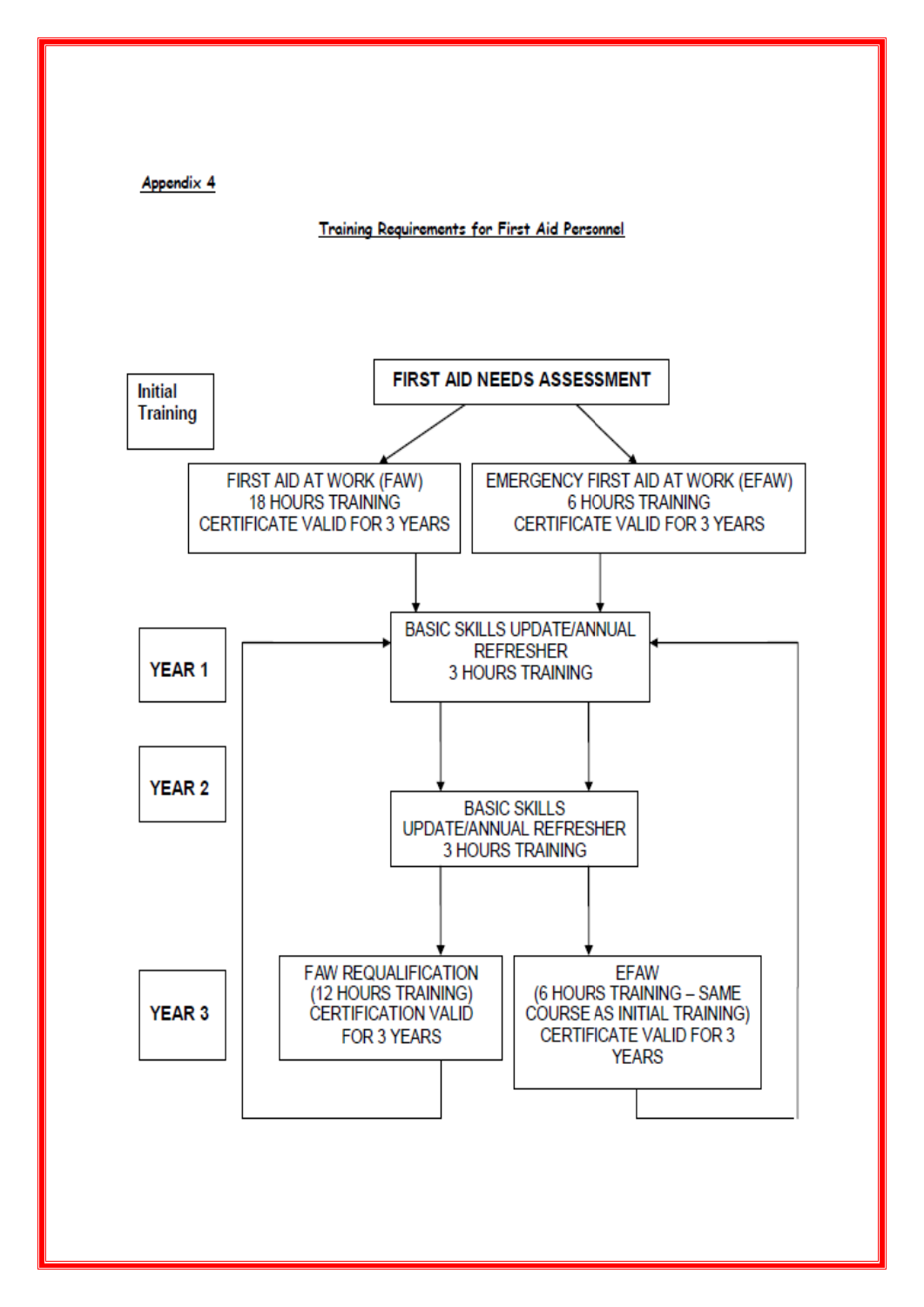#### **Appendix 5**

#### How to Access First Aid at Work Training

Development Services Directorate Courses may be booked through the Quality Learning Services

#### Children and Lifelong Learning Directorate

Courses may be booked through the Quality Learning Services Except Cultural and Library Services who should contact the Divisional Training Co-ordinator

#### **Chief Executives Directorate**

Courses may be booked through the Quality Learning Services

#### Social Care and Health Directorate

Courses are booked directly with St John Ambulance (Staffordshire Branch) 24 Lichfield Road, Stafford ST17 4LJ. Phone 01785 257124 Fax 01785 224451. Participants full name, pay reference number, designation and place of work will be required to book a place on a course.